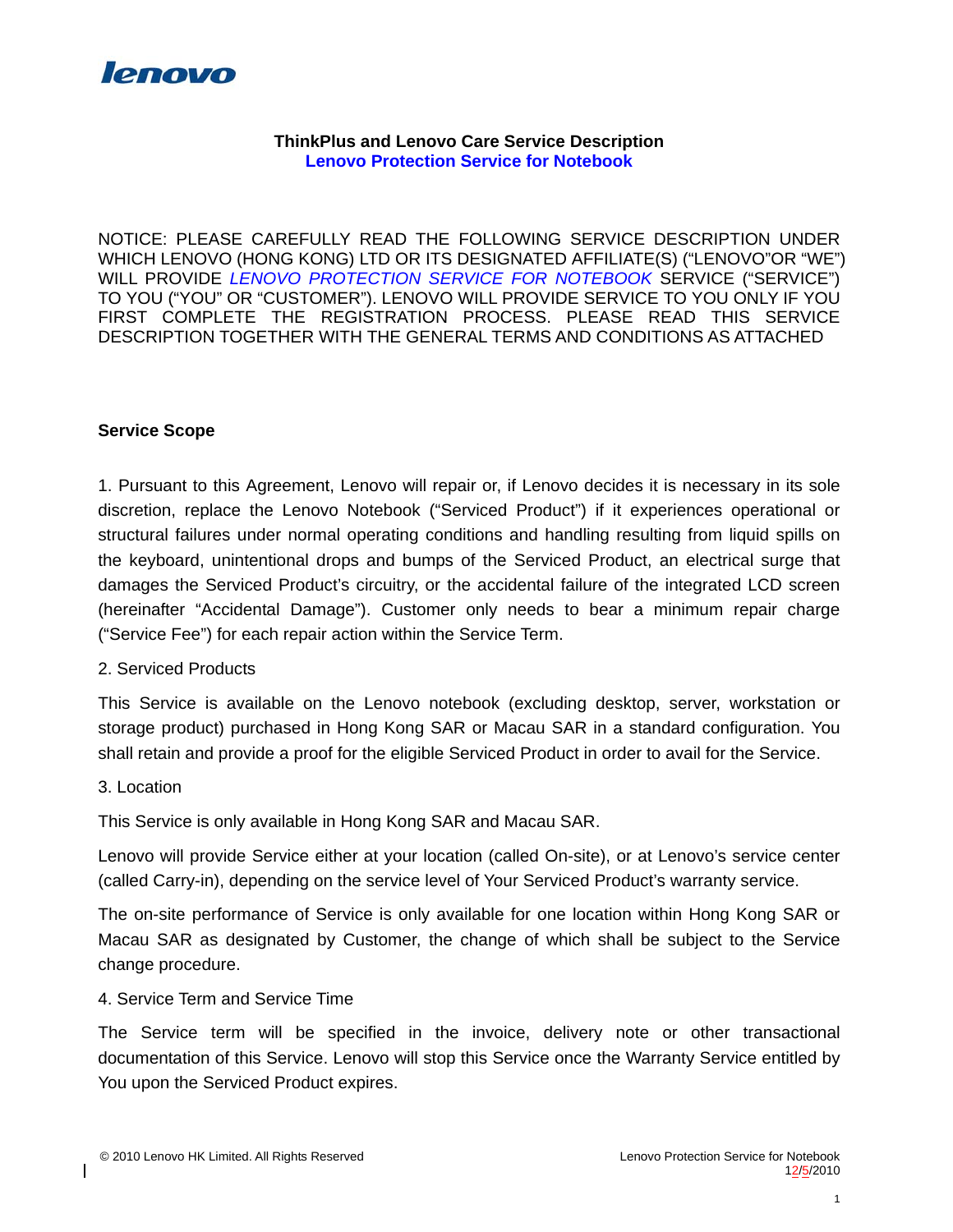

For the Protection Service for 1<sup>st</sup> warranty year, the Service term commences on the date of Your purchase of this Service and ends on last date of first year of Your Limited Warranty.

For the Protection Service for  $2^{nd}$  and  $3^{rd}$  warranty year, the Service will begin on the date whichever is later of the following: (1) one year (for 2nd / 2nd and 3rd years protection coverage) or two years (for the 3rd year protection coverage) from the purchase of Serviced Product and (2) You purchase this Service; and will expire once Lenovo stops to provide Warranty services to you.

You MUST complete the online registration successfully within 30 days from the date of Your purchasing this Service in order to activate this Service. **You shall register and request for Service before the expiration date, following Lenovo's relevant procedure. Otherwise, no service will be offered. In this event, no refund will be arranged to the customer.**

The service time of Lenovo for this Service shall accord with that of the warranty of Your Serviced Product.

## **Customer Responsibilities**

Additional to and/or as further clarification of your responsibilities as specified in the General Terms and Conditions, you shall ensure the fulfillment of the following responsibilities for Lenovo to perform the Service.

- Retain and provide the proof of entitlement, such as, the invoice or delivery receipt of the Serviced Product (with serial number and machine type of such) and the invoice of the Service.
- Register online (URL: http://www.lenovo.com/hk/thinkplusregistration) for the Service and provide required information.
- Follow Lenovo instruction and procedure about claiming for Service.
- Complete a backup of all existing data and programs on affected systems. LENOVO WILL HAVE NO LIABILITY FOR ANY LOSS, BACK-UP, OR RECOVERY OF ANY DATA, PROGRAMS, OR FOR LOSS OF USE OF SYSTEM(S).
- If the Service is on-site, provide Lenovo technician with safe and adequate work environment with sufficient space for the delivery of Services, including but not limited to: (1) sufficient power, electrical outlets, and power strips are provided to properly run the system; (2) access to office communications equipment necessary to provide the Services, including but not limited to phones, phone/data lines and fax access; and (3) all site or facility specific hardware and/or software.

IMPORTANT NOTICE: If any of the items Customer is required to provide are not immediately available to the Lenovo technician upon beginning of the Service, the Lenovo technician will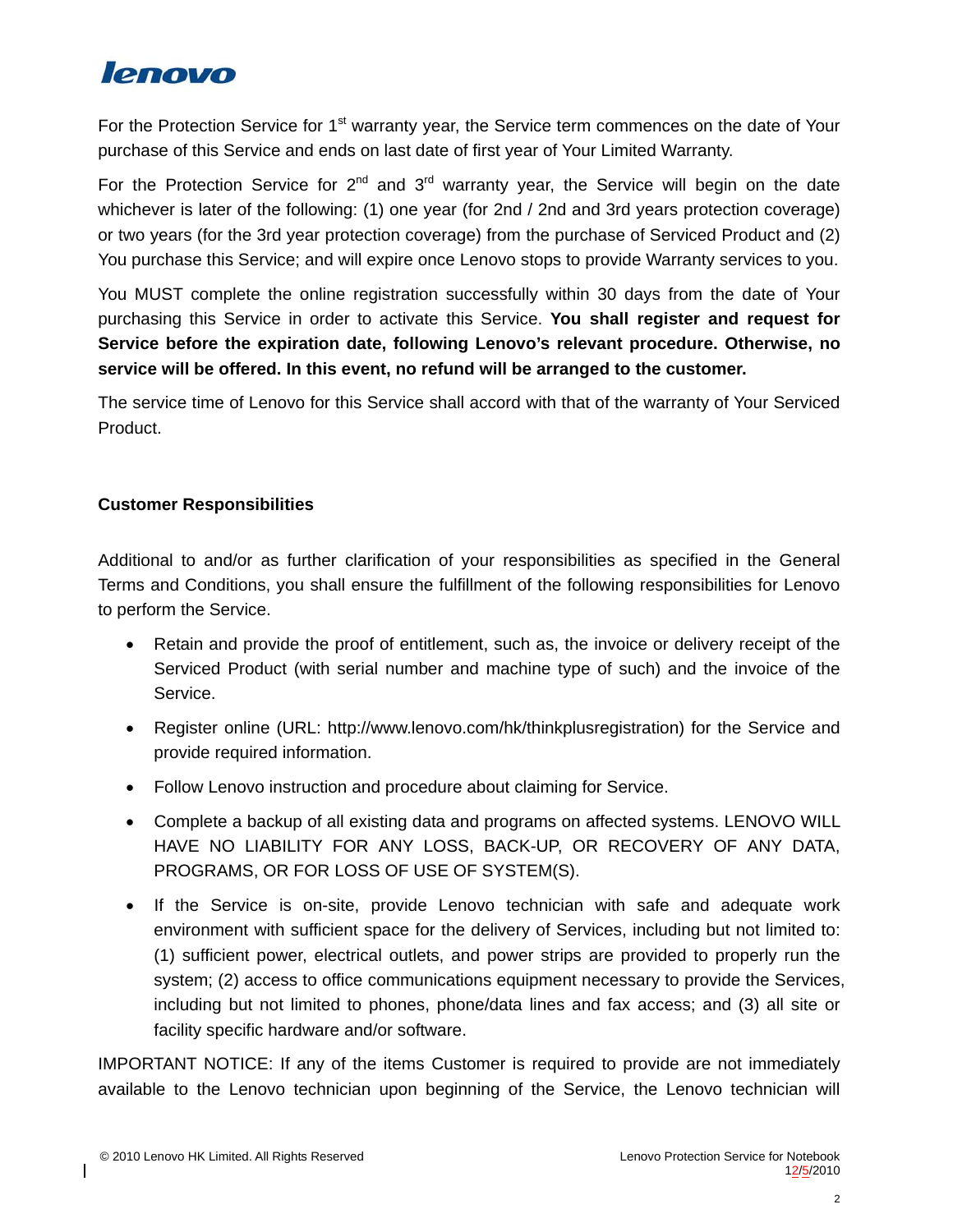

accomplish as much of the Service as reasonably possible under the circumstances, and Customer will be responsible for any further work. In no event will Customer be entitled to any refund for amounts paid by Customer to receive any additional service.

### **Service Procedure**

1. Claim for Service

In the event of any Accidental Damage occurring to the Serviced Product covered by this Agreement, which might give rise to a claim under this Service You shall:

- a Notify Lenovo within seven (7) working days by written notice;
- b Take all reasonable steps to minimize the extent of any damage;
- c Preserve damaged parts and make them available for inspection by Lenovo; and
- d Provide all information and documentary evidence with respect to the claim as Lenovo may reasonably require.
- 2. Service Fees

For Accidental Damages case(s) occurred in Hong Kong and /or Macau, You shall pay the charges for this Service for each incident before the performance of this Service, as the total repair cost which include parts and labor. If the Service charge is equal to or more than the maximum amount specified below, You only need to pay the maximum amount for each time of Service. If the actual Service charge is less than the maximum amount, You shall pay the actual charge for each time of Service.

| Notebook Series               | Maximum<br>Amount    | forMaximum<br>Amount<br>for |
|-------------------------------|----------------------|-----------------------------|
|                               | Service in HK (HK\$) | Service in Macau (MOP)      |
| IdeaPad S series /            | <b>HK\$ 500</b>      | <b>MOP 516</b>              |
| IdeaPad G series /            |                      |                             |
| Lenovo B series /             |                      |                             |
| Lenovo V series /             |                      |                             |
| ThinkPad X100e                |                      |                             |
| IdeaPad Y & U series          | HK\$ 1,200           | MOP 1,238                   |
| <b>ThinkPad</b><br>(excluding | ThinkPad HK\$ 2,000  | MOP 2,064                   |
| $ X100e\rangle$               |                      |                             |
|                               |                      |                             |

3. Scheduling of Service

To obtain Service, contact a Service Provider. See http://www.lenovo.com/hk/productregistration for a link to telephone numbers of service providers by country.

4. Change of Service

If the service time or location needs to be changed after an appointment is made, you shall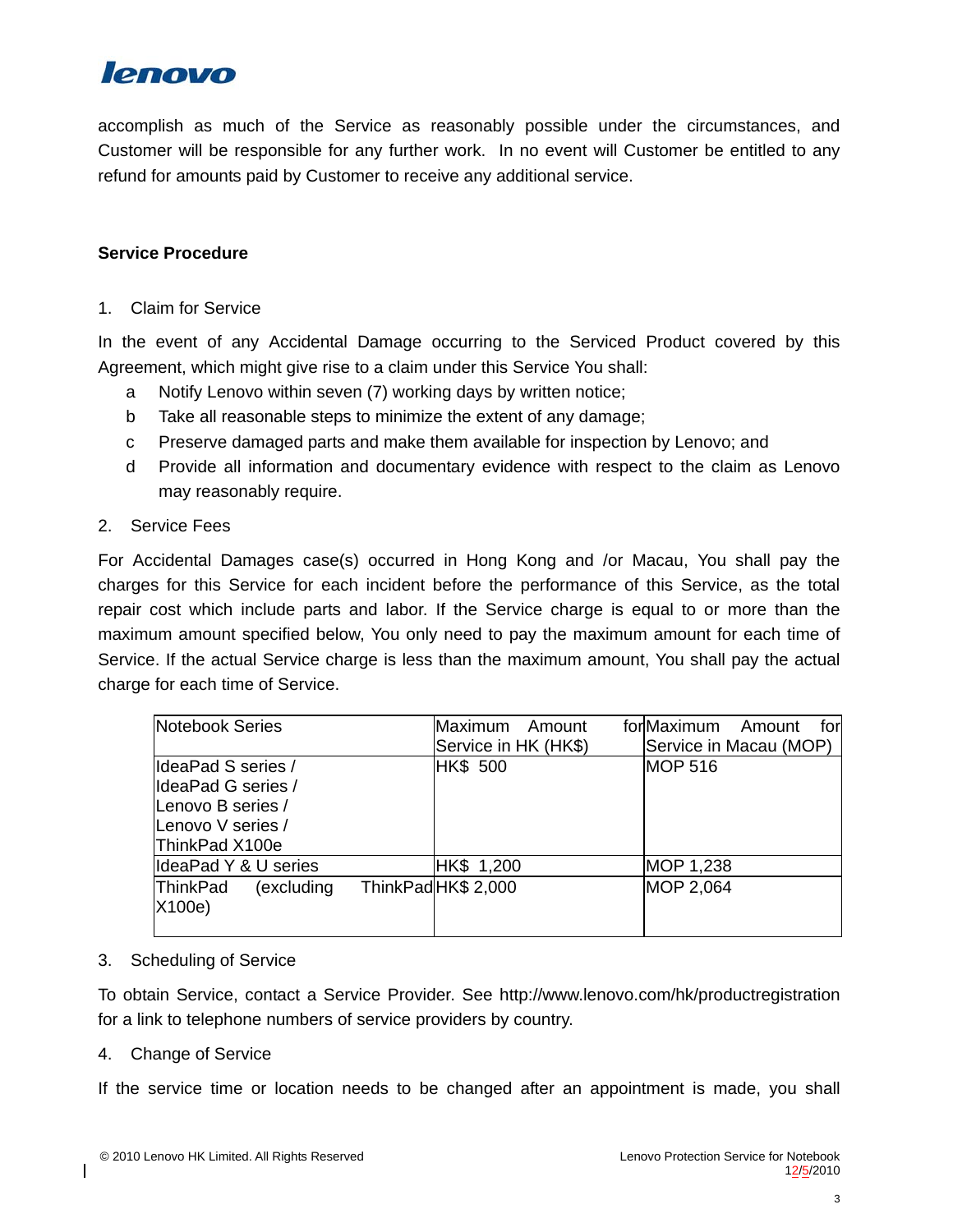

request for such change prior to 1 working day before the initial scheduled time and date. There may be limited availability of appointment dates and time for rescheduled Service events. Lenovo may change or delay Service appointments due to parts or Lenovo technician availability, weather related instances, or unforeseen physical or traffic issues. The change of service may lead to additional service charges and modified service response times.

 $\overline{\phantom{a}}$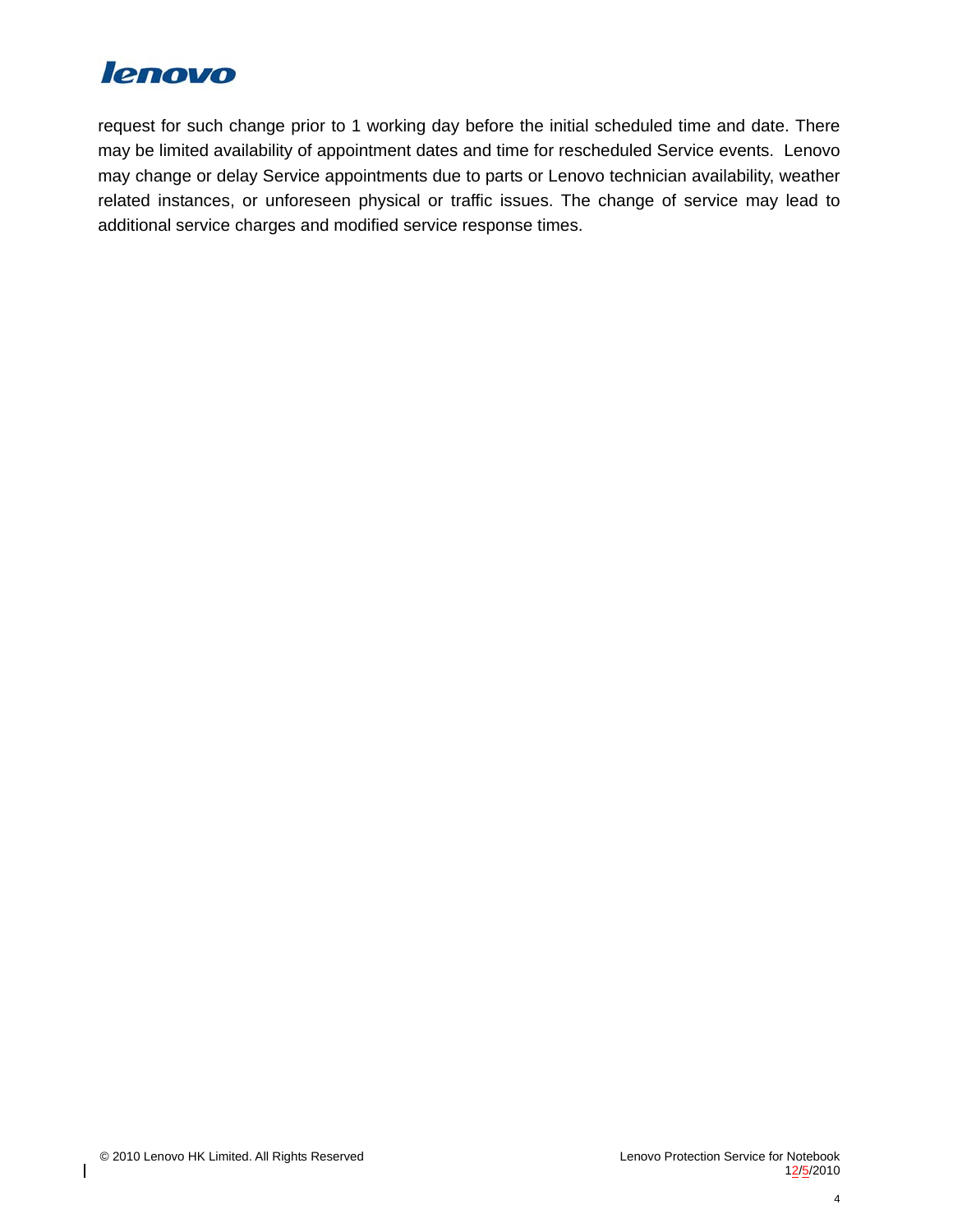

### **General Terms and Conditions of Lenovo Service (Non-Warranty Service)**

NOTICE: PLEASE CAREFULLY READ THE FOLLOWING TERMS UNDER WHICH LENOVO (HONG KONG) LTD OR ITS DESIGNATED AFFILIATE(S) ("LENOVO"OR "WE"), WILL PROVIDE SERVICE AS DESCRIBED IN THE ACCOMPANIED SERVICE DESCRIPTION ("SERVICES") TO YOU ("YOU" OR "CUSTOMER). LENOVO WILL PROVIDE SERVICE TO YOU ONLY IF YOU FIRST COMPLETE THE REGISTRATION PROCESS.

By purchasing, registering, or ordering the Services, or allowing others to do so, You accept and agree to be bound by this Agreement.

This agreement consists of General Terms and Conditions and the Service Description which is incorporated into this agreement by reference (collectively called "the Agreement"), is the complete and exclusive agreement regarding Your acquisition of the Services described in the Service Description and replaces any prior oral or written communications between You, Your Lenovo reseller or Lenovo. In the event of a conflict between the General Terms and Conditions and the Service Description, except for the variation in the Service Description explicitly allowed by the General Terms and Conditions, the General Terms and Conditions will prevail. The Services can only be purchased from Lenovo or an authorized Lenovo reseller.

"Affiliate" means any legal entity that You or We own, which owns You or Us, or which is under common ownership with You or Us. "Ownership" means more than 50% ownership.

#### 1. *Services*

Lenovo will provide to You the Services as specified in the Service Description.

Services extend only to uses for which the computer hardware, software or peripheral products or their parts and components that are subject to the Service ("Serviced Product") were designed.

The Service may be provided by Lenovo or a service provider authorized by Lenovo ("Lenovo Service Provider").

### 2. *Services Exclusion*

Unless otherwise specified in the Service Description, the Services do not cover:

- a Uninterrupted or error-free operation of Serviced Product;
- b Loss of, or damage to, Your data;
- c Internet service, hardware (including any products, devices, peripherals, accessories or their components), or software;
- d Warranty service; (Warranty service is pursuant to the Serviced Product's separately purchased warranty service agreement)
- e Failure or damage resulting from or caused by (i) misuse, accident, modification, unsuitable physical or operating environment, natural disasters, power surges, or improper maintenance by You; (ii) willful act, deliberate act, recklessness, malicious act or vandalism of non-Lenovo party; or (iii) non-authorized service provider;
- f Failure of, or damage caused by, any third party products, including those that Lenovo may provide or integrate into the Lenovo product at your request;
- g Any software, programs or applications, whether provided with the product or installed subsequently (except to the extent specifically stated in the Serviced Description);
- h Any accessories, peripherals, attachments or associated products or parts which are separable from the Serviced Product, whether or not provided by Lenovo;
- i Any repair or renewal of diskettes, printing ribbons, typefaces or other consumable supplies;
- j Cosmetic damage of Serviced Products;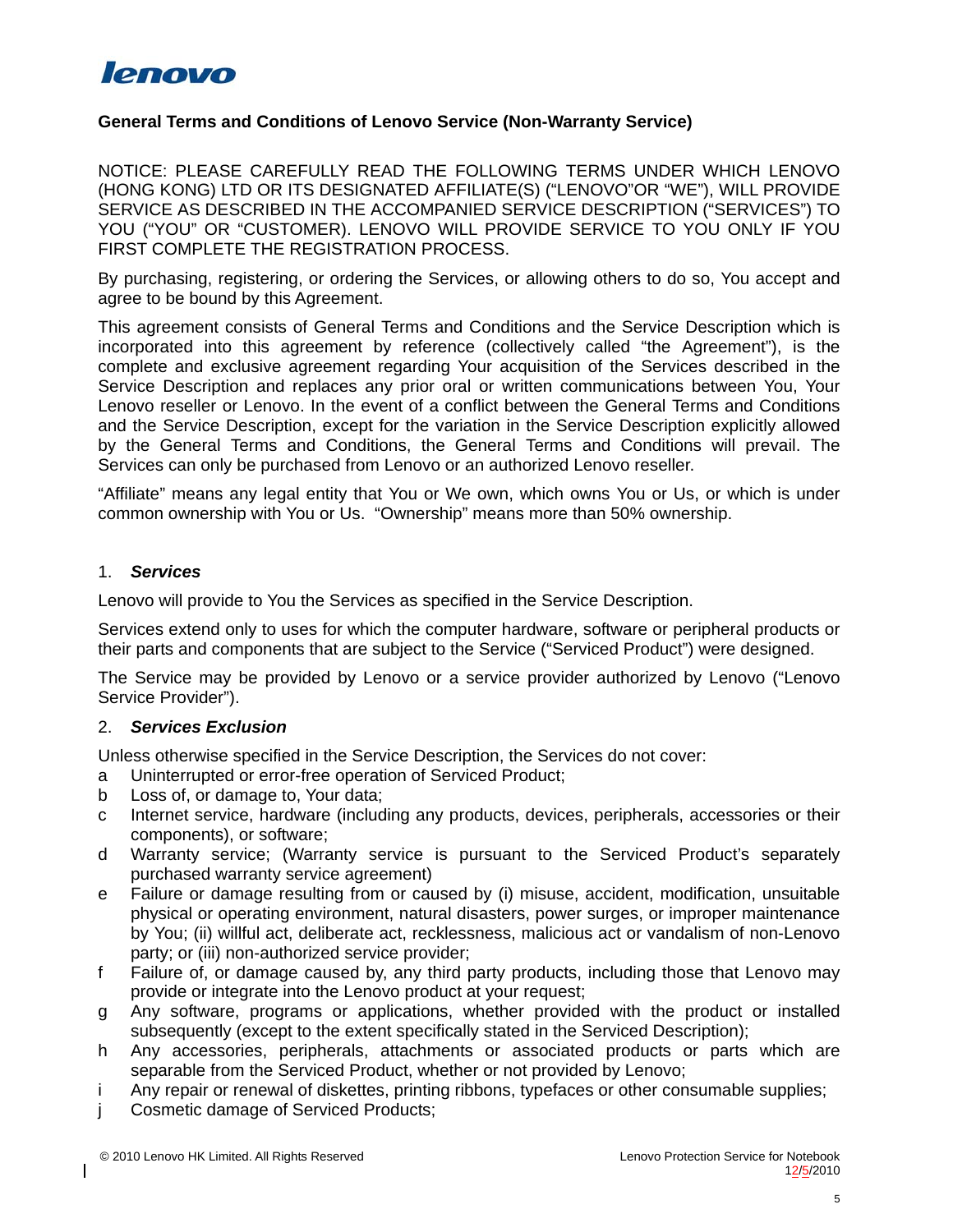# lenovo

- k De-installation, re-installation, relocation, preventative maintenance, remote administration or configuration of product, software or application;
- l Customization or optimization of Your desktop, including desktop icons, folders, or the configuration of applications, except as expressly stated in this Service Description;
- m Spyware/virus detecting, removal or disaster recovery (such as application software and reloading data);
- n Scripting, programming, database design/implementation, Web development or recompiled kernels;
- o Other activities not specifically stated in the Service Description.

## 3. *Lenovo Items*

In case any Lenovo branded hardware, software, application or parts to Lenovo branded products ("Lenovo Items") are provided by Lenovo during the performance of the Services, no warranty is provided to Lenovo Items to the maximum extent permitted by applicable laws, unless explicitly specified in the Service Description. Your entitlement to warranty of the Lenovo Items (if any) shall be governed by separate documents accompanied such as Lenovo Statement of Limited Warranty.

When a type of Service involves the replacement of a hardware or part, the item Lenovo provides to You becomes Your property and the one replaced becomes Lenovo's property. You represent that all removed items are genuine and unaltered. The item provided by Lenovo may not be new, but will be in good working order and at least functionally equivalent to the item replaced. The replacement assumes the warranty status (if any) of the item replaced, unless otherwise stated in the Service Description. Before Lenovo exchanges a product or part, You agree to remove all features, parts, options, alternations, and attachments not under Lenovo's Services.

## *4. Third Party Items and Services*

In case any non-Lenovo branded hardware, software or application ("3<sup>rd</sup>-Party Item") is needed during the performance of the Services, You shall obtain appropriate and sufficient rights, authorization or license of such. You shall get full knowledge of and accept the agreement governing the usage of such 3<sup>rd</sup>-Party Items before requesting Lenovo to perform Services.

In case any  $3<sup>rd</sup>$ -Party Item is delivered by Lenovo to You during performance of the Services according to the Service Description, Lenovo is acting as Your representative as user, but not the reseller or agent of the providers of such  $3<sup>rd</sup>$ -Party Items, even if they are recommended by Lenovo. You shall get full knowledge of and agree to the terms and conditions governing the use of such items before agreeing or instructing Lenovo to purchase them on behalf of You.

Some manufacturers' warranties may become void if Lenovo or anyone else other than the manufacturer works on the  $3<sup>rd</sup>$ -Party Item. You shall get full knowledge of and accept the effect Lenovo's performance of Service may have over the warranty of such  $3<sup>rd</sup>$ -Party Item before requesting for Service. TO THE MAXIMUM EXTENT PERMITTED BY LAW, LENOVO IS NOT LIABLE FOR THE PERFORMANCE OR NON-PERFORMANCE OF THIRD PARTY VENDORS, THEIR PRODUCTS OR SERVICES, OR THE COMPATIBILITY OF ANY 3RD-PARTY ITEM WITH LENOVO PRODUCTS, NOR SHALL LENOVO BE LIABLE FOR ANY EFFECT THAT THE SERVICES MAY HAVE ON WARRANTIES OF THIRD PARTY ITEMS. YOU SHALL LOOK EXCLUSIVELY TO THE THIRD PARTY PROVIDER FOR ANY DAMAGES OR LIABILITY WITH RESPECT TO THE PROVISION OF SUCH THIRD PARTY PRODUCTS.

In some occasions, Lenovo Service Provider may offer or provide You with services or products other than the Services in their own name. Lenovo takes no liabilities of such offering, services or products, whether or not they are provided together with or related to the performance of Services, if they are not specified in the Service Description. Please ensure You differentiate the activities of such third party service provider on their own behalf and on Lenovo's behalf.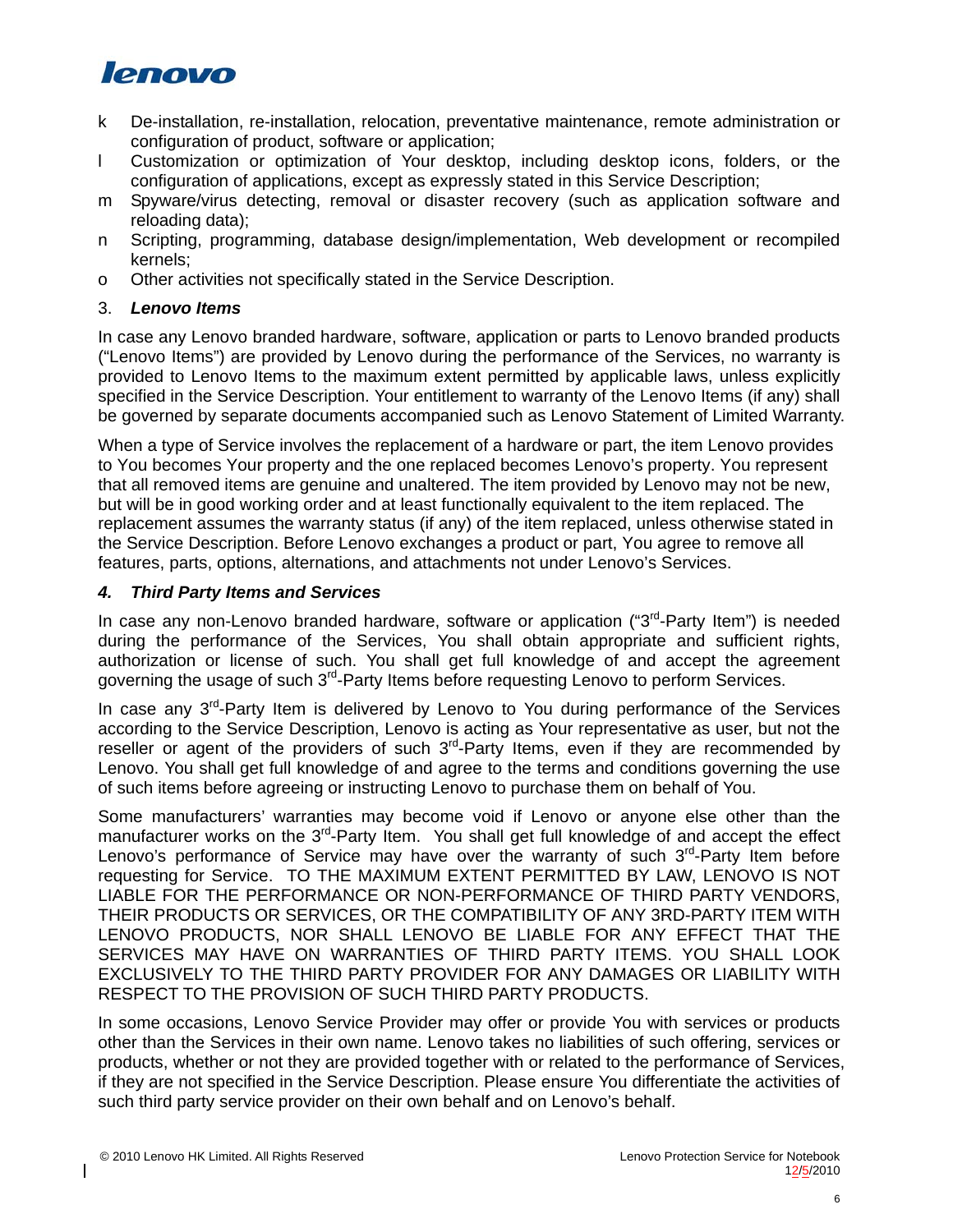

### *5. Your Responsibilities*

Our ability to deliver the Services depends upon Your full and timely cooperation, as well as the accuracy and completeness of any information You provide, which includes but is not limited to:

- a You shall provide software, application, system and services, whether or not Lenovo branded, which shall be, in Our reasonable opinion, in working condition and at minimum release levels or configurations. In case any 3rd-Party Items are involved, You shall make the proof of entitlement, license agreement, user manual, drive disk, README file and other materials of such items available to Lenovo technicians.
- b You shall obtain appropriate authorization or permission for You and Lenovo to access and use the Serviced Products, the data on it, and all hardware and software components included in it, for the purpose of providing the Services, at Your own expenses before You request for the Services.
- c You shall ensure that Customer information including, but not limited to, credit card information and passwords is kept confidential and safeguarded. Lenovo will only use the information provided by You, including Your ID and password for the purpose of the Services. You are fully responsible for all activities that occur under Your ID and Password.
- d It is Your responsibility to relocate the product (if any), secure and back-up all programs, data and funds contained in a product. Lenovo, or Lenovo technicians shall not be responsible at any time for data loss, alteration, or corruption of any software, program, data or files.
- e You shall contact Lenovo and provide all necessary information and/or material as requested by Lenovo as instructed in the Service Description for Us to arrange resources and schedule an appointment for the Services. You shall cooperate with and follow the instructions given by Lenovo technicians. In case Your selection or instruction is needed for Lenovo to complete the Services, You shall make such selection or instruction in reasonable time frame as determined by Lenovo and be responsible for the result of such.
- f Where Services require on-site performance, You must provide free, safe and sufficient access to Your facilities and the Serviced Product. Sufficient access includes sufficient working space, electricity, and a local telephone line. A monitor or display, a mouse (or pointing device), and keyboard must also be provided (at NO cost to Lenovo), if the system does not already include these items. You are responsible to ensure a person at least 18 years of age is present during the entire time period Services are provided. You shall notify Lenovo if the Service will be performed in an environment that poses a potential health hazard to Lenovo technicians. Lenovo may decline to perform Services in such circumstances and return all charges paid.
- g Lenovo has no obligation to provide Services until You have fully paid under this Agreement.

Your failure to fulfill Your responsibilities may result in additional service charges and modified service response time, or the Services being considered completed as decided by Lenovo at Lenovo's discretion.

## *6. TITLES AND LICENSE*

You agree and undertake that You have the obtained due, appropriate and sufficient authorization from any third party for Lenovo to perform the Services. You will defend, hold harmless and indemnify Lenovo, Lenovo's affiliates, Lenovo's contractors and Lenovo's employees from any and all claims, allegation, prohibition, litigation or liabilities arising out of any actual or alleged infringement of such third party rights, including but not limited to intellectual property rights, and will pay any and all damages, fines, attorney fees, settlement payments and other costs arising hereof.

Except as otherwise agreed by Lenovo, Lenovo will own all intellectual property rights, title and interest in any ideas, concepts, know how, documentation or techniques developed by Lenovo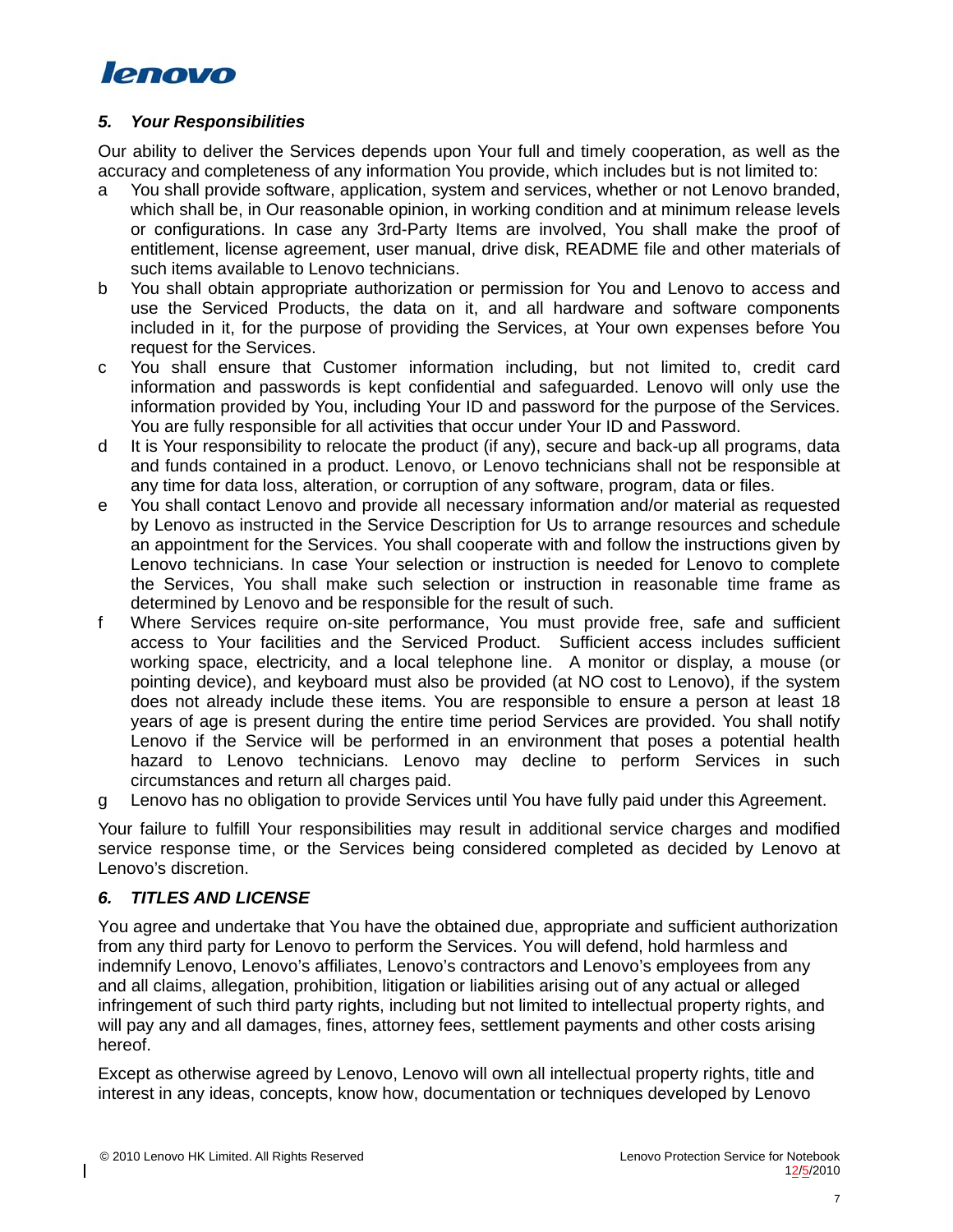

under this Agreement. Lenovo will retain all intellectual property rights with respect to the processes, tools and software applied by Lenovo during performance of the Services. Any use by You, including the execution, reverse engineering, decompilation, reproduction, modification, distribution, transmission, republication, display, transfer or performance, except as specifically permitted by Lenovo is prohibited. In addition, Your use of any software in connection with the Services is pursuant to the terms accompanying the software.

## *7. CHARGES, PAYMENT, AND TAXES*

Payment must be made to the Lenovo or Lenovo reseller from whom You acquired these Services.

For purchases from Lenovo, except for credit card and debit card transactions, amounts are due upon Your purchase of the Service and shall be paid in full before provision of Services. You agree to pay as specified by Us in the invoice, price list, or other similar documentations, including any late payment fee. You are responsible for any taxes resulting from this Agreement.

If a Service is quoted at an incorrect price due to typographical error or error in pricing information: 1) Lenovo has the right to refuse or cancel any orders placed for the Service quoted at the incorrect price, even if Lenovo has confirmed the receipt of your order and charged you, either via credit card, debit card or other methods: and 2) if Lenovo has charged your credit or debit card but subsequently canceled your order, Lenovo will promptly issue a credit to your credit or debit card account for the amount charged.

## *8. LIMITED WARRANTIES*

Lenovo warrants that Lenovo will perform Services using reasonable care and skill. TO THE MAXIMUM EXTENT PERMITTED BY APPLICABLE LAW, THIS WARRANTY IS YOUR EXCLUSIVE WARRANTY AND REPLACES ALL OTHER WARRANTIES OR CONDITIONS, EXPRESS, IMPLIED OR STATUTORY, INCLUDING, BUT NOT LIMITED TO, REPRESENTATIONS, WARRANTIES OR CONDITIONS OF TITLE, NON-INFRINGEMENT, SATISFACTORY CONDITION OR QUALITY, MERCHANTABILITY AND FITNESS FOR A PARTICULAR PURPOSE, WITH RESPECT TO ANY SERVICES, OR OTHER MATERIALS OR INFORMATION PROVIDED BY US. Lenovo does not warrant uninterrupted or error free operation of any deliverable or Service.

# *9. LIMITATION OF LIABILITY, EXCLUSIONS*

FOR ANY BREACH OF THIS SERVICE OR THESE TERMS AND CONDITIONS BY LENOVO, CUSTOMER'S REMEDY AND LENOVO'S LIABILITY WILL BE LIMITED TO A REFUND OF THE SERVICE CHARGE PAID FOR THE SERVICE. TO THE EXTENT LENOVO IS HELD LEGALY LIABLE TO CUSTOMER AND TO THE MAXIMUM EXTENT PERMITTED BY LAW, LENOVO'S LIABILITY IS LIMITED TO DAMAGES FOR BODILY INJURY AND DAMAGES TO TANGIBLE PERSONAL PROPERTY, AND FOR OTHER ACTUAL AND DIRECT DAMAGES, UP TO THE SERVICE CHARGE PAID BY YOU FOR THE SERVICE AT ISSUE, REGARDLESS OF THE BASIS ON WHICH YOU ARE ENTITLED TO CLAIM DAMAGES FROM LENOVO (INCLUDING FUNDAMENTAL BREACH, NEGLIGENCE, MISREPRESENTATION, OR OTHER CONTRACT OR TORT CLAIM). This limit also applies to any of Lenovo's subcontractors, suppliers and program developers. It is the maximum for which Lenovo and its subcontractors, suppliers and program developers are collectively responsible.

UNDER NO CIRCUMSTANCES IS LENOVO, ITS SUBCONTRACTORS, SUPPLIERS, PROGRAM DEVELOPERS OR YOUR LENOVO RESELLERS LIABLE FOR ANY OF THE FOLLOWING 1) THIRD-PARTY CLAIMS AGAINST YOU FOR DAMAGES; 2) LOSS OF, OR DAMAGE TO, YOUR RECORDS OR DATA; OR 3) SPECIAL, INCIDENTAL, INDIRECT OR CONSEQUENTIAL DAMAGES (INCLUDING BUT NOT LIMITED TO LOST PROFITS OR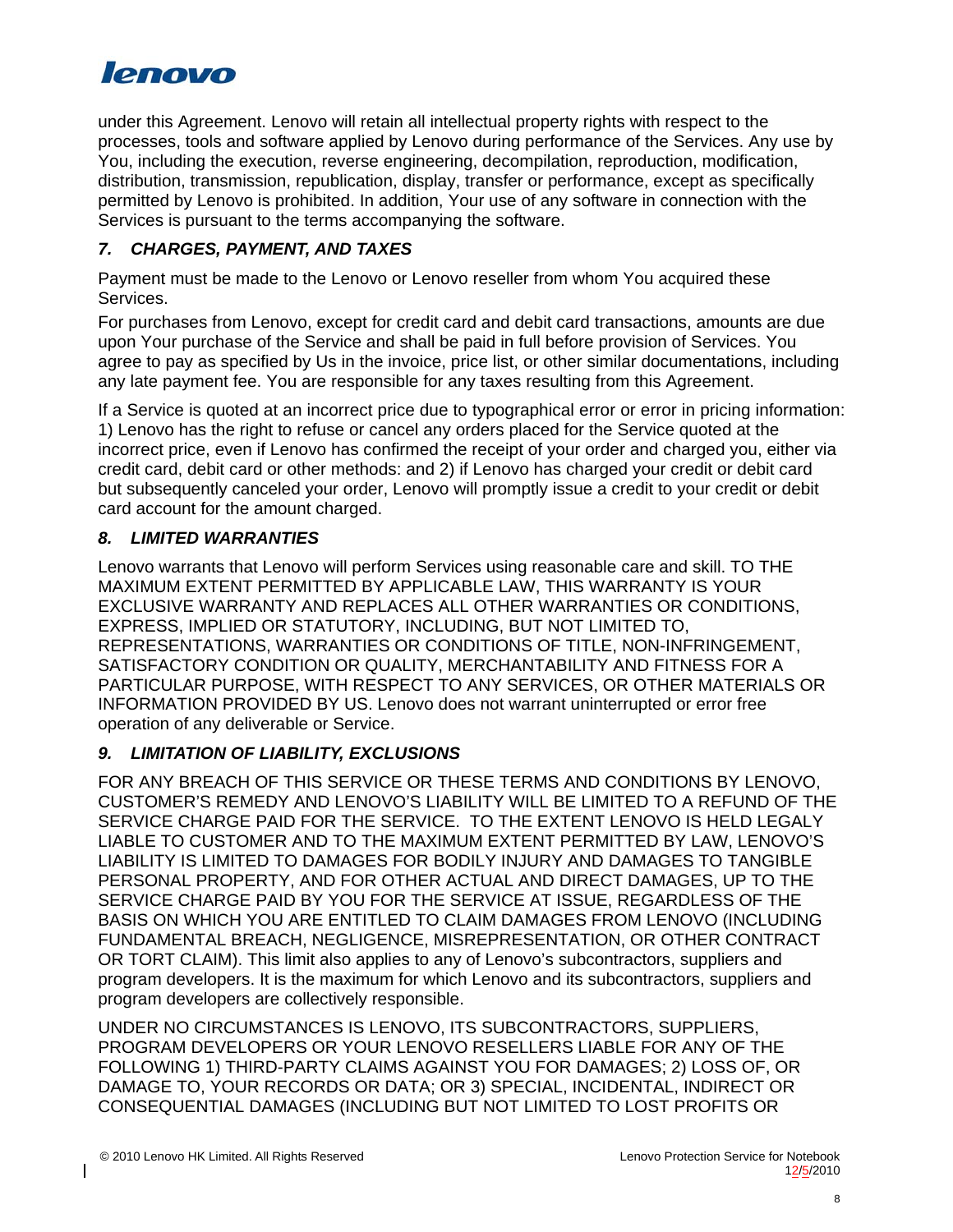# **lenovo**

SAVINGS, BUSINESS INTERUPTION OR DOWNTIME, BUSINESS OPPORTUNITY LOSS, OR GOODWILL), EVEN IF INFORMED OF THEIR POSSIBILITY..

## *10. GENERAL*

Lenovo may provide You or Your authorized user with an offering number and an authorization number which will entitle You to avail the Services. In such case, You are responsible for the security of Your offering and authorization numbers.

You will provide your business information like names, business phone numbers, and business email addresses, and Personal Data to Us when You register during the performance of this Agreement. Personal Data refers to any data from which it is practical to determine the identity of an individual, such as name, address, email address, telephone number, credit card number, or Service account number. Lenovo and its Affiliates and any entities or persons acting on their behalf may (if permissible by law) store, process, use Your Personal Data and business information anywhere Lenovo and its Affiliates do business with respect to the Service (for purposes of registration, processing Your transaction, providing the Service to You, communicating about administrative issues, providing customer service or otherwise to manage Our business relationship with You). Lenovo's processing of Your Personal Data will be handled in accordance with Lenovo's Privacy Policy (located at http://www.lenovo.com/privacy/hk/en/).

Both You and Lenovo agree that, under this Agreement, all information exchanged is non confidential. If either You or Lenovo requires the exchange of confidential information, it will be under a signed confidentially agreement.

Neither You nor Lenovo will bring a legal action arising out of or related to this Agreement, more than two years after the cause of action arose unless otherwise provided by applicable law without the possibility of contractual waiver or limitation.

Each of us will provide the other with notice and allow the other reasonable opportunity to comply before it claims that the other has not met its obligations.

Neither You nor Lenovo is responsible for failure to fulfill any obligation due to causes beyond its control.

You agree to acquire Service only for Your own use, and not for reselling, leasing, trading, or loaning to others, and agree that any attempt to do so is void.

Neither of us may assign this Agreement, in whole or in part, without the prior written consent of the other. Any attempt to do so is void. Neither of us will unreasonably withhold such consent. The assignment of this Agreement, in whole or in part, within the enterprise of which either of us is a part or to a successor organization by merger or acquisition does not require the consent of the other. Lenovo is also permitted to assign its rights to payments under this Agreement without obtaining Your consent.

Each of us may communicate with the other by electronic means and such communication is acceptable as a signed writing to the extent permissible under applicable law. An identification code (called a "user ID") contained in an electronic document is sufficient to verify the sender's identity and the document's authenticity.

Each of us will comply with all laws and regulations that are or may be applicable to this Agreement (including but not limited to those governing export control and import).

Any terms which by their nature extend beyond the termination of this Agreement remain in effect until fulfilled and shall apply to respective successors and assignees.

Nothing in this Agreement affects any statutory rights that cannot be waived or limited by contract. In the event any provision of this Agreement is held invalid or unenforceable, the remaining